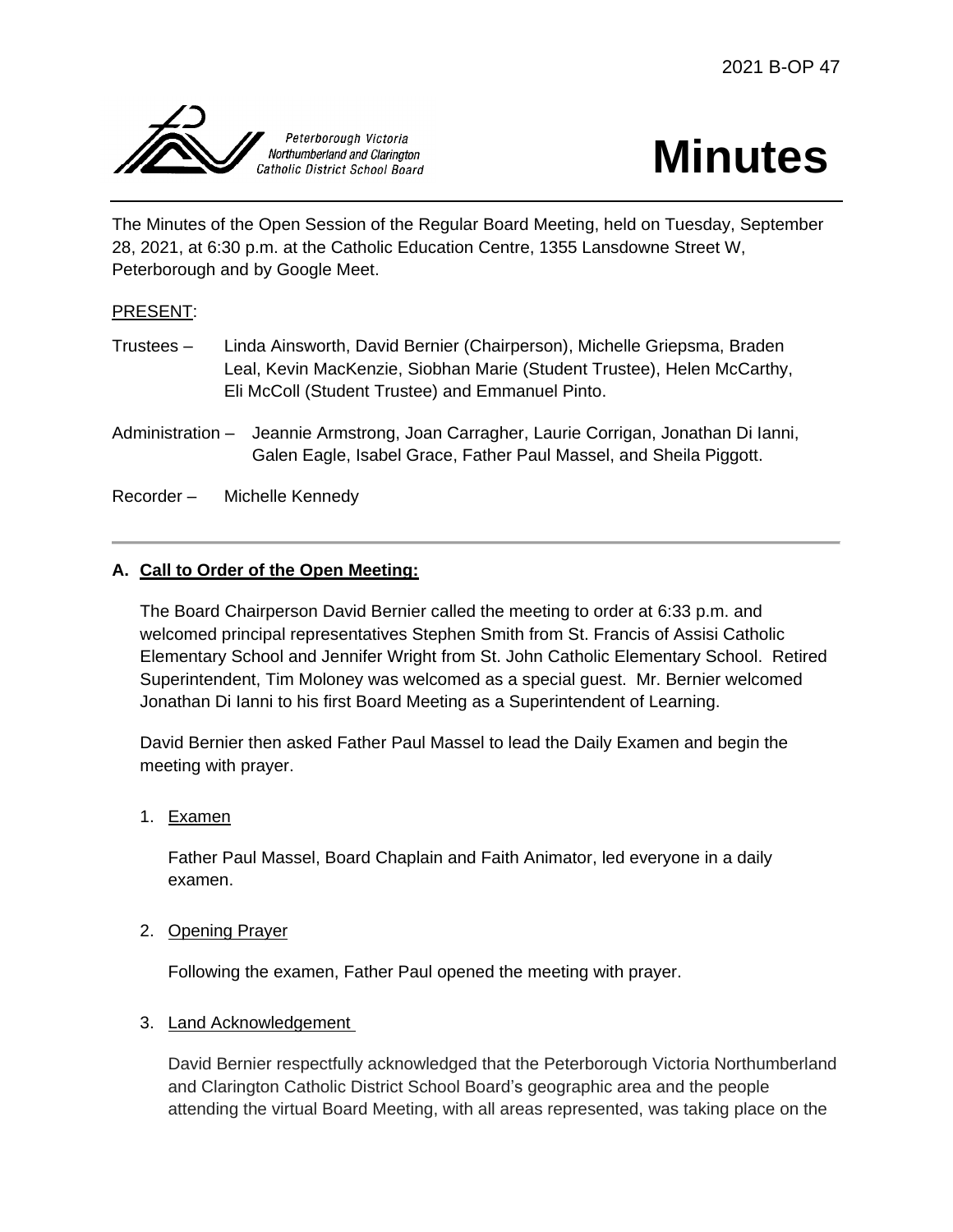treaty and traditional territory of the Mississauga Anishinaabeg.

## 4. Singing of the National Anthem

A recording of O'Canada sung in English, French and Ojibway, produced by the Anishinabek Police Service was played.

## 5. Approval of the Agenda

**MOTION:** Moved by Braden Leal, seconded by Linda Ainsworth that the Agenda be approved with movement of item B.3, Report from the Manager of Communications, to Section C, Presentations as item C.3, and with the addition of item E.4, Student Trustee Professional Development, Ontario Student Trustees' Association (OSTA-AECO) Fall General Meeting, November 4-7, 2021.

Carried.

### 6. Declarations of Conflicts of Interest

There were no of conflicts of interest declared.

7. Approval of the Minutes of the June 22, 2021 Regular Board Meeting.

**MOTION:** Moved by Linda Ainsworth, seconded by Emmanuel Pinto

that the minutes of the June 22, 2021 Regular Meeting be approved.

Carried.

8. Business Arising Out of the Minutes.

There was no business arising from the minutes.

9. Swearing in of Student Trustee, Siobhan Marie.

The swearing-in ceremony for the Junior Student Trustee, Siobhan Marie, was officiated by the Director of Education, Joan Carragher, Chairperson, David Bernier, and Father Paul Massel. A pledge of commitment to the service of Catholic Education and fellow students was given by Siobhan and she was welcomed to the Board with a prayer and blessing by Father Paul Massel. Siobhan Marie was then presented with a board pin to symbolize her call to service with PVNCCDSB.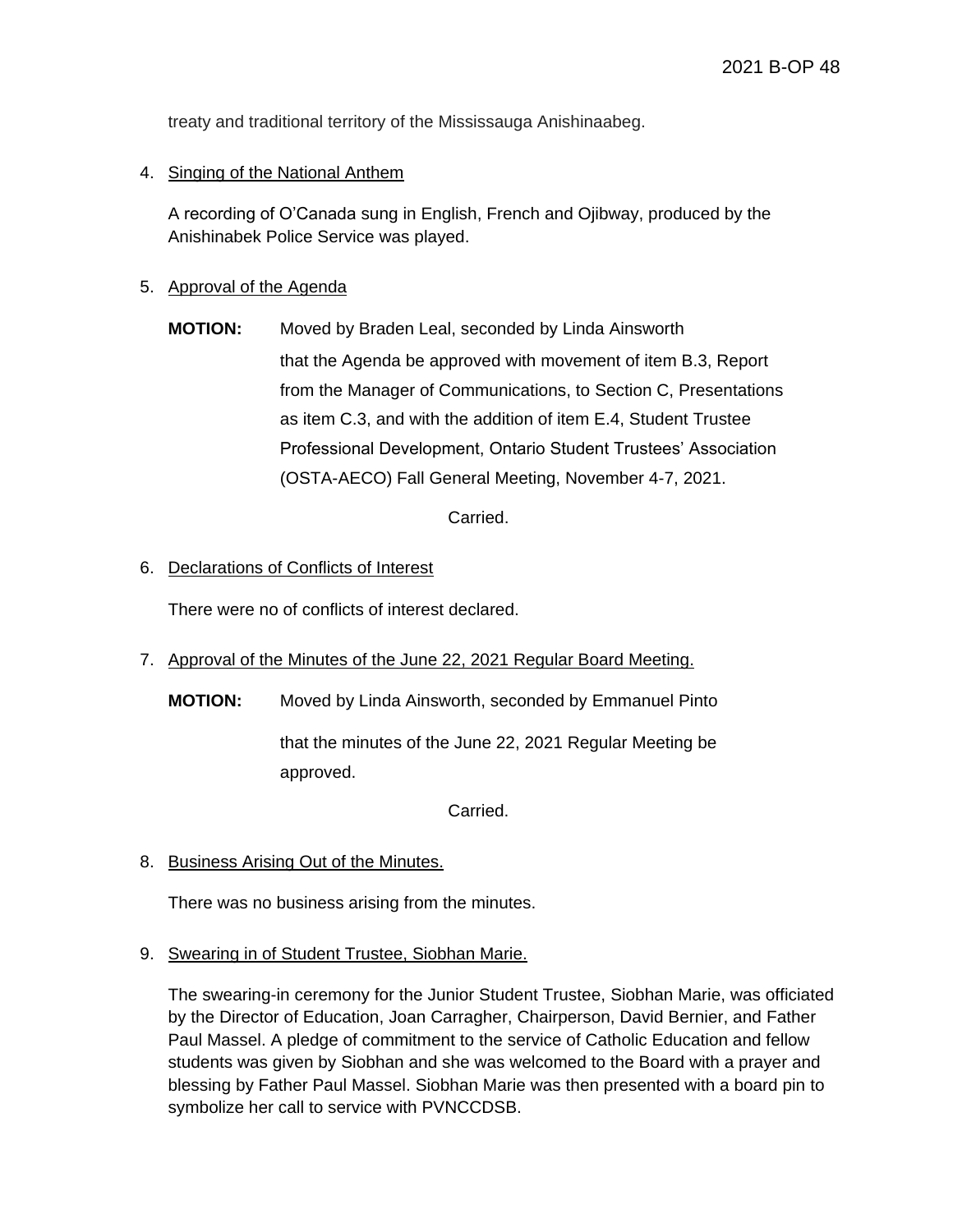## 10. Special Comments – Tim Moloney, Superintendent (retired).

Board Chairperson, David Bernier welcomed Tim Moloney and thanked him for attending the board meeting. Mr. Bernier noted that Mr. Moloney's retirement from the board happened following the last board meeting of the 2020-2021 school year and the opportunity to thank him and make note of his final meeting was not taken in June. Dave Bernier gave remarks to honour Tim and thanked him for his dedicated service to the students and staff of PVNCCDSB throughout his 31 years of employment.

# **B. Reports from the Office of the Director and Student Trustees:**

### 1. Report from the Director of Education.

Joan Carragher gave the Director's Report, which included the following points:

- Opening Mass was held for Principals, Vice-principals, Superintendents and Managers at the Cathedral on August 31<sup>st</sup>. Thanks were extended to trustees who attended to show trustee support for administrators.
- Tim Moloney has retired from the Superintendent Team and we thank him for his leadership and service. Superintendent Jonathan Di Ianni joined the team and we welcome him to this new role.
- Over the summer staff diligently prepared for the opening of school in September. There were two Professional Activity Days with various topics covered by staff to ensure our students returned to a safe environment.
- Attention to safety in our schools with respect to COVID-19 prevention now includes confirmation of daily self-screening for students and staff, required masks for students in Grades 1-12, the development of a vaccination disclosure procedure for all board employees, and rapid antigen testing for staff members who are not vaccinated. Of the board employees who have submitted an attestation, 93.4% have attested to being fully vaccinated. The staff disclosure is reported on the board website in accordance with Ministry requirements.
- COVID-19 cases have occurred in our schools and number of cases at Monsignor Leo Cleary Catholic Elementary School have resulted in its closure for a period of two weeks with students shifting to online learning. Galen Eagle and Jonathan Di Ianni were thanked as they continue to work diligently through these challenges.
- The Director participated in a farewell celebration for Peterborough Medical Officer of Health, Dr. Rosana Salvaterra. The relationships with all three public health offices continues to be integral as we move through this pandemic.
- Superintendents have made many visits to schools already and the Director has been out to visit schools in each of the four regions of the Board. The schools are vibrant and active places of learning and the staff and students are happy to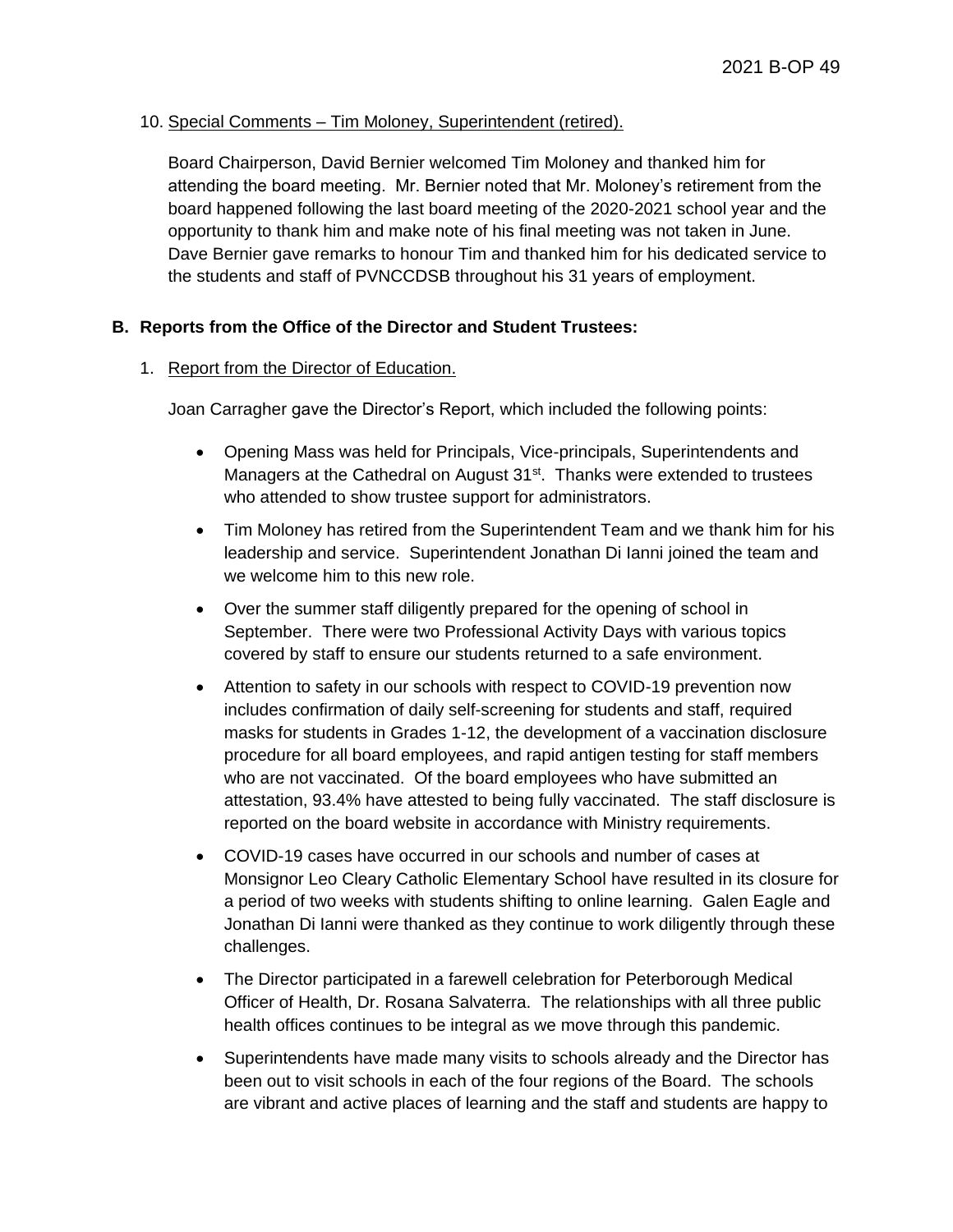be with each other.

- The focus on equity and inclusion in our system continues with the preparation of the student data census survey as the board looks to identify and remove barriers that our students are facing.
- This week has been dedicated to Truth and Reconciliation and the commemoration of September 30, our first National Day of Truth and Reconciliation. There is an obligation for all of us to take action for the healing of indigenous peoples of Canada. The events taking place throughout the week were summarized and Superintendent Jeannie Armstrong was thanked for her leadership in the coordination of the Indigenous learning for our students and staff.

Following her presentation, Joan Carragher invited questions and comments from the trustees.

2. Report from the Student Trustees, Eli McColl and Siobhan Marie.

Student Trustees Eli McColl and Siobhan Marie gave the Student Trustee report which included the following highlights:

- Students are beyond excited to be back in their schools for face-to-face learning.
- The student trustees look forward to working alongside the board of trustees this year.
- An example of student perseverance through the pandemic was evident when Ava Stewart, student from St. Stephen Catholic Secondary School represented Canada at the Tokyo Olympics this past summer.
- A walk in support of Ovarian Cancer research was organized at St. Mother Teresa Catholic Elementary School to honour a late teacher and successfully raised over \$4,000.
- The Student Council Liaison Committee welcomed Superintendent Jeannie Armstrong who explained the PVNC Student Data Census. The census will gather information about students that will be used to develop learning environments that support diversity, inclusion and equity in PVNCCDSB schools.
- The student census will be promoted to all PVNC youth to receive the best feedback possible.
- Thank you to all those who support the importance of student voice and collaboration with the Student Council Liaison Committee and hopeful that all stay safe and healthy through the year.

At the conclusion of the report, the student trustees answered questions from the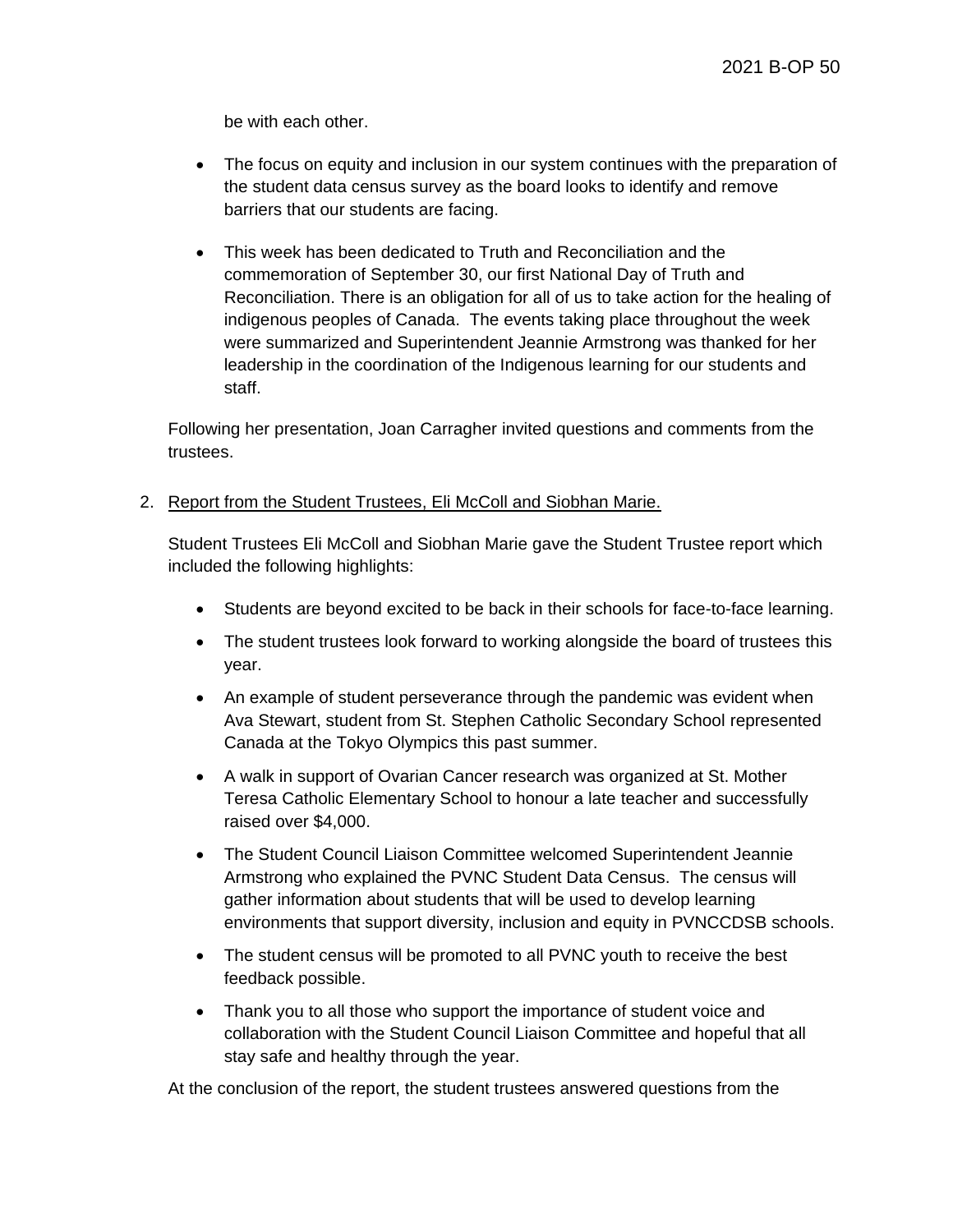trustees.

### **C. Presentations:**

## 1. Summer Learning Update

Superintendents Jeannie Armstrong, Laurie Corrigan, Jonathan Di Ianni and Sheila Piggott gave a slide show presentation to inform the trustees of the many aspects of summer learning that were delivered to students and staff during the summer of 2021.

Jonathan Di Ianni, Superintendent of Learning, reviewed programs that were available to elementary students including Camp AIM, Ojibway Language and Culture Program, English Language Learners Program, Grade 8 Transition to Secondary and Reach Ahead programs. Secondary students were able to access credit recovery and credit upgrade programs. Dual credits and coop credits were earned in the Focus on Youth program.

Superintendent of Special Education, Laurie Corrigan explained the special education learning opportunities and supports that were offered in the summer months. The transition program employed a team approach with teachers and support staff collaborating with families to build skills and ready students to return to school. A video summating the activities was shared.

Sheila Piggott, Superintendent of Learning reviewed the Reading Mentor Program and the Reading Teacher/Coach Program and shared statistics on improvements of the students and teachers that participated in the programs.

Staff development opportunities were presented by Jeannie Armstrong, Superintendent of Learning. Voluntary professional development sessions that were led by principals, teachers, consultants, and math provincial leaders on various topics, including destreaming Mathematics, were well attended by educators.

At the completion of the presentation, the superintendent panel answered questions and welcomed comments from the trustees.

# 2. Strategic Priorities, 2021-2025

The Director of Education, Joan Carragher presented to the board the proposed strategic priorities, including vision and mission statement for the years 2021 through 2025. The strategic priority document entitled "Building a Community that Accompanies" outlines three over-arching pillars: being Creative, being Well, being Community. There are eight areas of priority, each with three strategic goals that will set the Board's strategic direction over the next four years. The areas of priority are Inspiring Faith, Valuing Relationships, Nurturing Mental Health and Well-being, Providing Excellence in Teaching and Learning, Ensuring Equity, Expanding Technology, Protecting the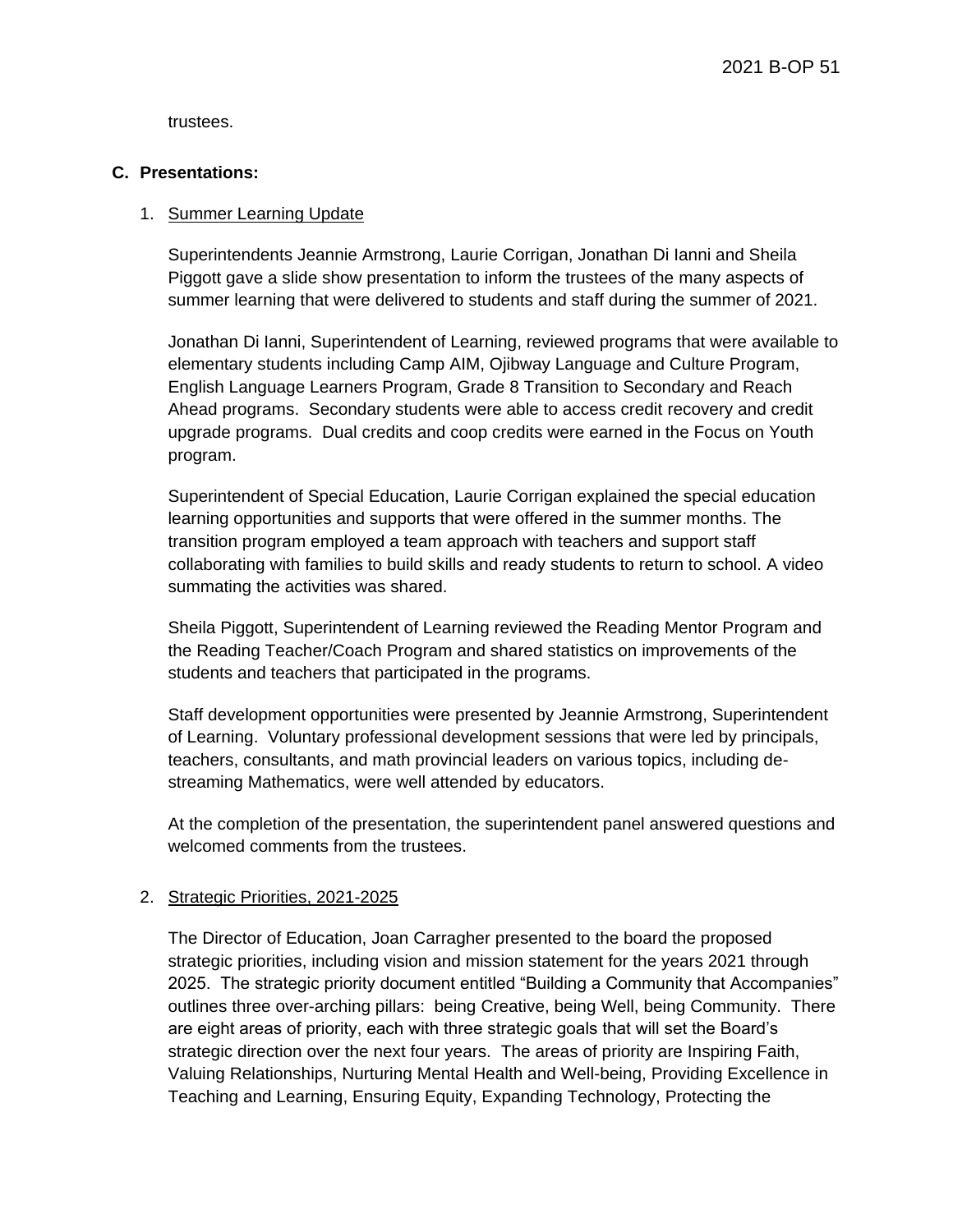Environment, and Maximizing Resources.

Following her presentation, Joan Carragher invited questions and comments from the trustees. Board Chairperson, David Bernier congratulated the Director on her accomplishment of completing this work during the difficult circumstances and for reaching so many stakeholders for consultation during the pandemic.

**MOTION:** Moved by Kevin MacKenzie, seconded by Helen McCarthy

that the draft Peterborough Victoria Northumberland and Clarington Catholic District School Board Vision, Mission, and Strategic Priorities for 2021-2025, be approved.

Carried.

Galen Eagle, Manager of Communications gave an overview of the communication plan for the implementation of the new strategic priority branding and visuals into the board website and print materials. The use of a new hashtag, #PVNCInspires will be used replacing the use of #PVNCLearns, #PVNCLeads, and #PVNCServes.

#### 3. Report from the Manager of Communications.

The Manager of Communications, Galen Eagle shared system highlights from all areas of the board which included the following highlights:

- Ava Stewart, Olympic gymnast who represented Canada and what it's like to come back to her school, St. Stephen Catholic Secondary School.
- Launch of the 2021-2025 Strategic Plan: "Building a Community That Accompanies" which provides a roadmap for the PVNCCDSB through the next five years and beyond.
- Introduction of the 2021-2022 Student Trustees Siobhan Marie and Eli McColl
- Every Student Counts Student Census will gather identity-based student data and address systemic barriers to learning. The census will be launched in early October and communications will go out to students and parents to encourage participation.
- St. Mother Teresa Catholic Elementary School celebrated the life of Melissa George with a fundraising walk for ovarian cancer.

At the conclusion of his report, Galen Eagle invited questions and comments from the trustees.

#### **D. Programs and Services:**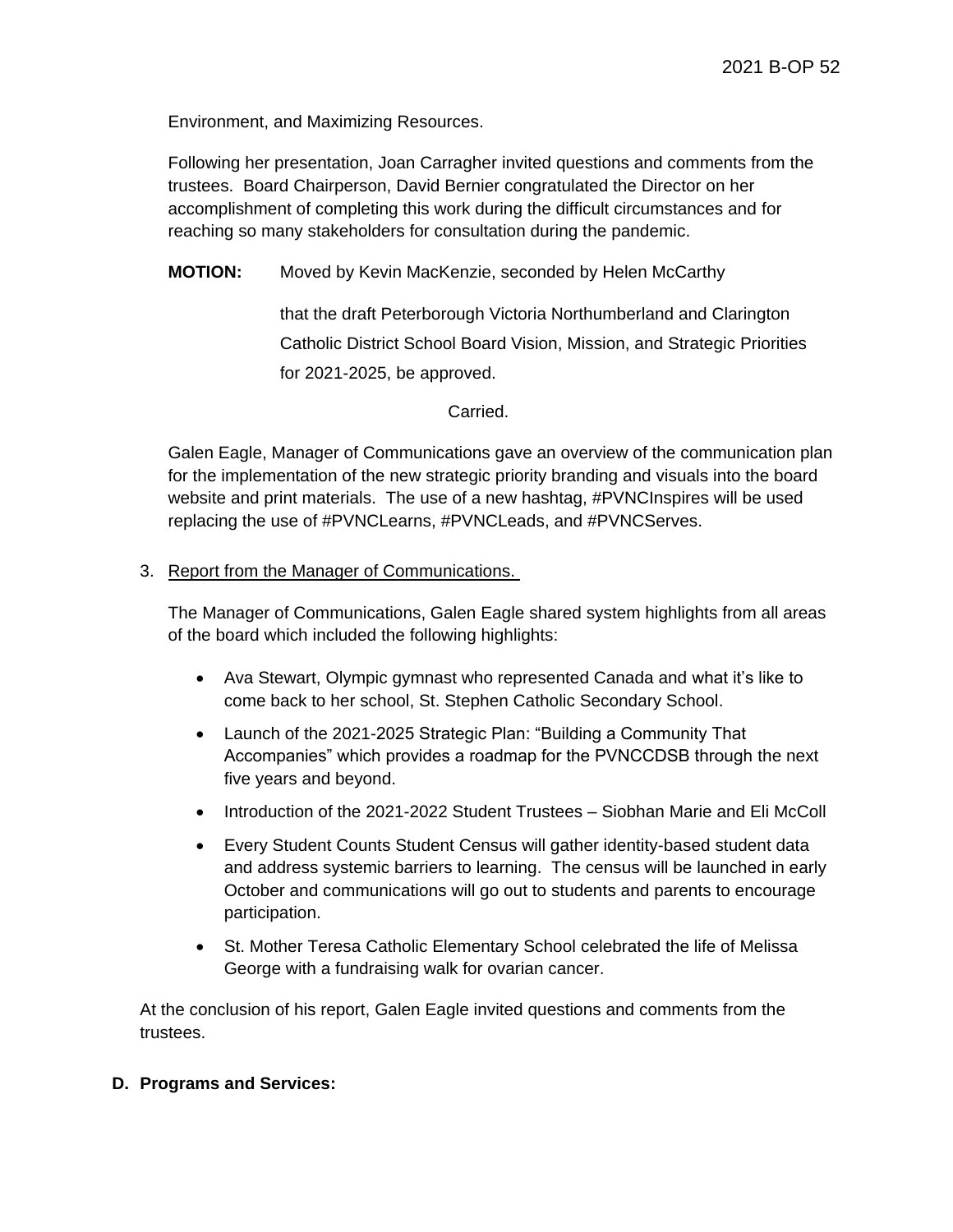#### **E. Business, Finance and Governance:**

#### 1. Ontario Catholic School Trustees Association (OCSTA) Open Session Report.

Chairperson David Bernier reported that the OCSTA has recently shared letters written by Catholic school boards to the Ministry of Education lobbying for mandatory vaccination. There was discussion about the course of action desired by PVNC trustees. Trustees were asked to review letters received so far and contemplate a course of action. This topic will be further discussed and resolved at the Committee-ofthe-Whole on October 12, 2021.

David Bernier expressed his thanks to Joan Carragher for the coordination of the input from senior administration for the Board response to the OCSTA Fall Regional meeting discussion topic.

Linda Ainsworth reported on the regional meeting held on September 27, 2021 by zoom. A summary was given on the presentations by Anne O'Brien, and Father Penna. Trustees were reminded that the seminars and presentation materials could be viewed on the OCSTA website, through the members' portal. Linda Ainsworth also noted an upcoming OCSTA seminar scheduled for October 28, 2021, at 7 pm to be given by Justice Peter Lauwers.

2. Ontario Catholic School Trustees' Association (OCSTA) Annual Membership Fees, FACE Levy, and Central Bargaining Fees.

**MOTION:** Moved by Linda Ainsworth, seconded by Emmanuel Pinto

that the payment of the 2021-2022 Ontario Catholic School Trustees' Association membership fees and FACE Levy 2021- 2022 in the amount of \$65,490.55 be approved; and,

that the payment for the 2021-2022 Ontario Catholic School Trustees' Association GSN Funding for Central Bargaining fees in the amount of \$55,384.00 be approved.

Carried.

# 3. Ontario Student Trustees' Association (OSTA-AECO) Fees 2021-2022.

**MOTION:** Moved by Helen McCarthy, seconded by Emmanuel Pinto

that the payment of the 2021-2022 Ontario Student Trustees' Association annual membership fees in the amount of \$1,691.55 be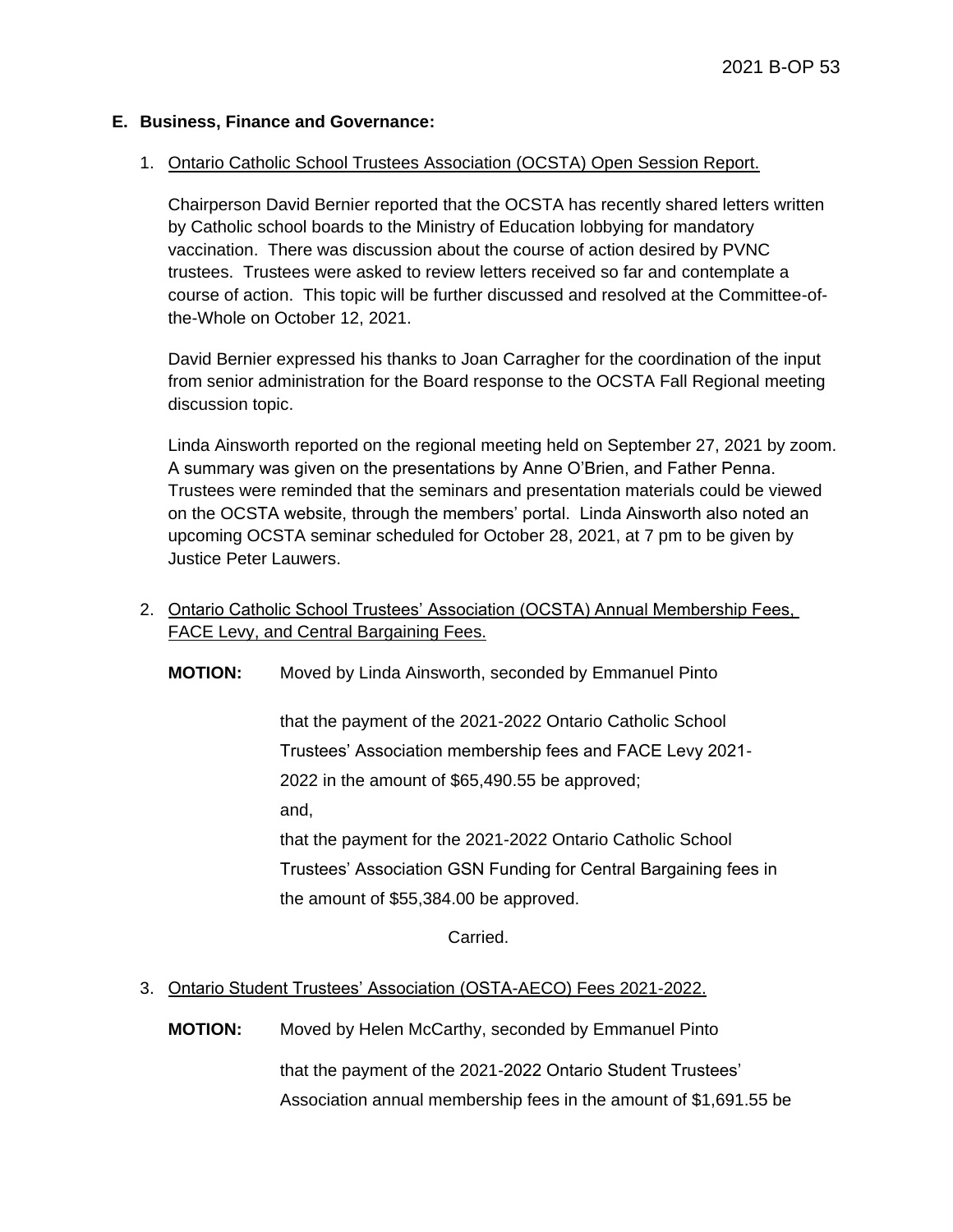approved.

Carried.

# 4. Student Trustee Professional Development, Ontario Student Trustees' Association (OSTA-AECO) Fall General Meeting, November 4-7, 2021.

**MOTION:** Moved by Linda Ainsworth, seconded by Emmanuel Pinto

that student trustees wishing to do so, be authorized to attend the Ontario Student Trustees' Association (OSTA-AECO) Fall General Meeting, November 4-7, 2021, in Toronto, Ontario.

Carried.

# **F. Human Resources:**

# **H. Old Business:**

# **I. New Business:**

1. Trustee Matter.

Board Chairperson, David Bernier reported that Board Vice-chairperson Michelle Griepsma has given notification of her resignation as a trustee effective October 5, 2021.

**MOTION:** Moved by Linda Ainsworth, seconded by Kevin MacKenzie that the resignation from the Board of Trustees received from Michelle Griepsma be accepted, with regret.

Carried.

Chairperson Bernier gave remarks to honour Michelle Griepsma in her service to the board over the last eleven years and her strong commitment to Catholic education. Director of Education, Joan Carragher made a gift presentation on behalf of the board and thanked Mrs. Griepsma for her dedicated service as a trustee, Board Chairperson and Board Vice-chairperson throughout her tenure. Michelle Griepsma responded by thanking the board, David Bernier and Joan Carragher for their kind words and assured that the board would be in her prayers.

# **J. Bring Forward:**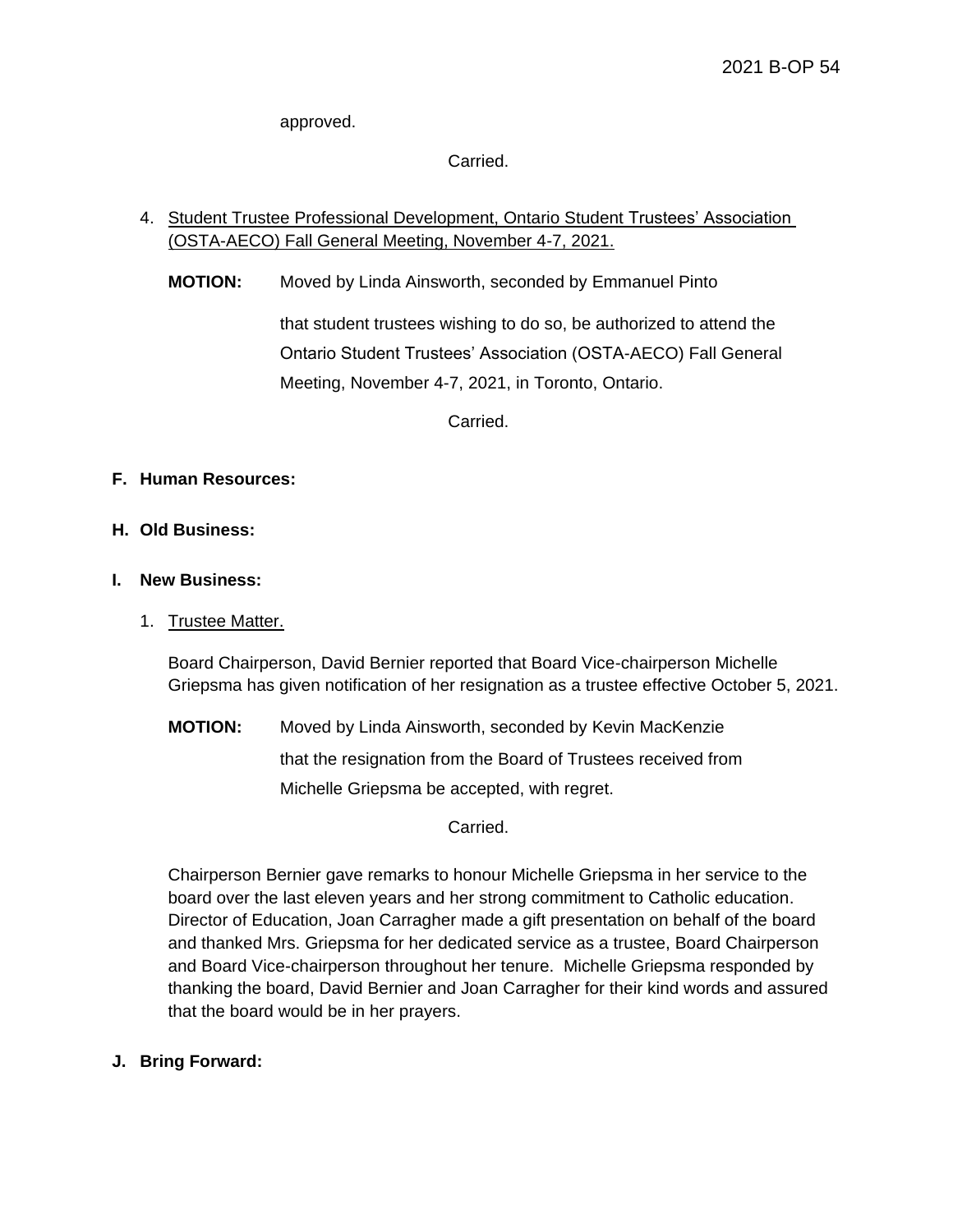## **K. Information Items:**

## 1. Committee Chairperson's Report:

- a. First Nation, Métis and Inuit Advisory Education Advisory Committee, September 14, 2021.
- b. Special Education Advisory Committee (SEAC), September 16, 2021.

The letter from the SEAC Committee addressed to the Board was discussed. David Bernier reported that he will be attending the next SEAC meeting to address concerns and answer questions. He noted that committee members are restricted from meeting with committee members to conduct committee business outside of scheduled committee meetings and stated that board committees are required to adhere to their terms of reference. In his comments he affirmed that the trustee voices at the board table are equal and each should be respectful of other board members, who should feel cared for and part of the PVNC community as a whole.

# 2. Chairperson's Report

Board Chairperson, David Bernier reported that the process for replacement of Trustee Michelle Griepsma will begin with an advertisement for applications. Qualified individuals will be interviewed and the Board of Trustees will vote to determine the successful candidate who will become the interim trustee. Trustee questions were answered on the process of the trustee replacement.

David Bernier stated that he will continue to pray for the Board in hopes that the trustees can work as a team, move forward and away from conflict. He noted that the board table is not a place for conflict and is hopeful that all will pray that we move forward in the name of Jesus, for the common good.

# **L. Future Meetings and Events:**

# 1. Board Meeting

- a. Board Meeting Open Session, October 26, 2021, 6:30 p.m. (In-camera Session, 6:00 p.m.)
- 2. Board Standing Committee Meetings: (Listed in chronological order.)
	- a. Policy Development Committee, October 5, 2021, 6:30 p.m.
	- b. Committee-of-the-Whole, October 12, 2021, 6:30 p.m.
	- c. Chairperson's Committee, October 12, 2021, 4:30 p.m.
- 3. Other Committee Meetings: (Listed in chronological order.):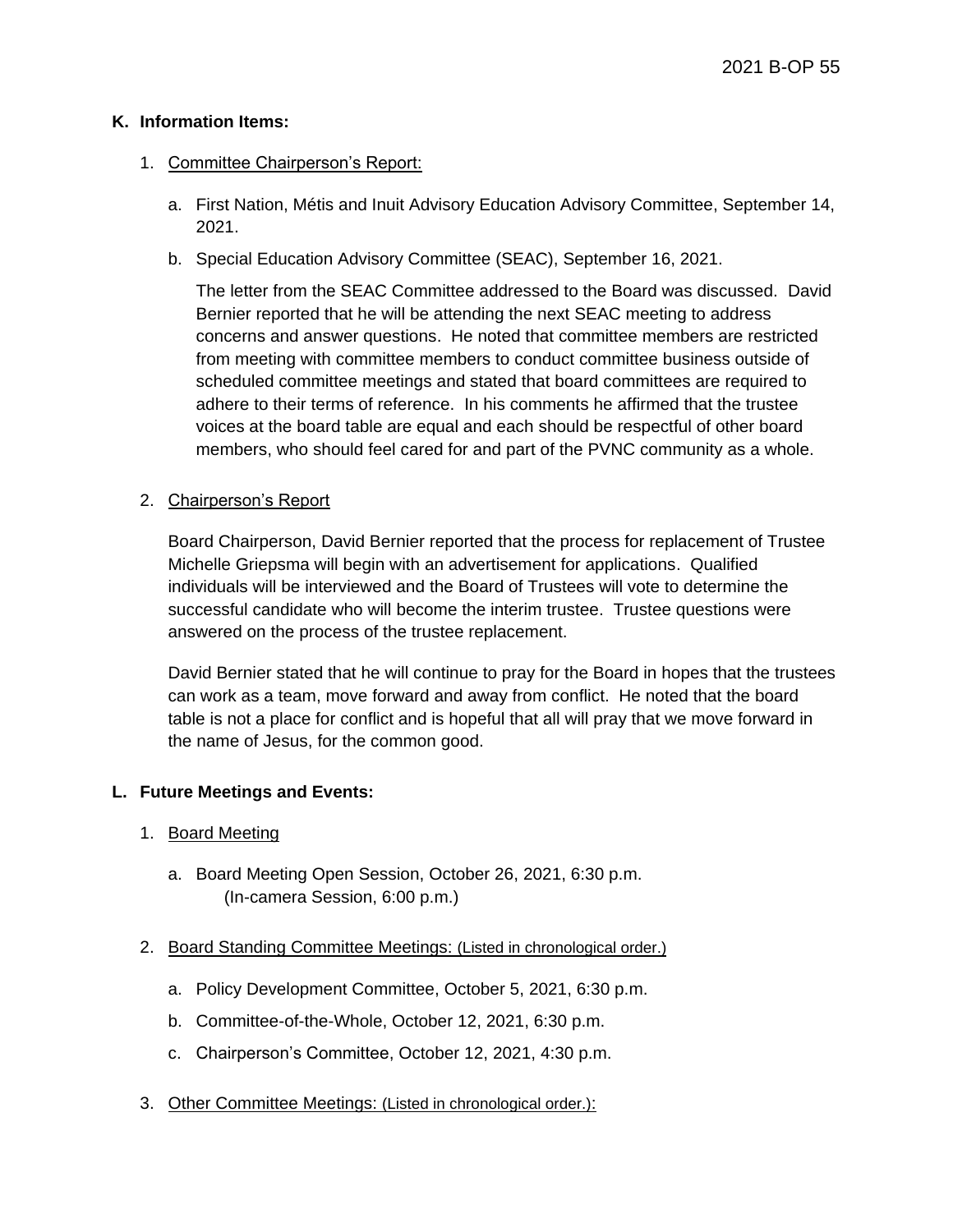- a. Catholic Parent Engagement Committee, October 4, 2021, 6:30 p.m.
- b. Audit Committee, October 6, 2021, 6:30 p.m.
- c. STSCO Governance Committee, October 13, 2021, 3:00 p.m.
- d. Accessibility for All Committee, October 14, 2021, 1:00 p.m.
- e. Faith and Equity Advisory Committee, October 14, 2021, 6:30 p.m.
- f. Special Education Advisory Committee, October 21, 2021, 6:30 p.m.
- g. Student Council Liaison Committee, October 26, 2021, 4:15 p.m.
- h. French as a Second Language Advisory Committee, November 10, 2021, 4:30 p.m.
- i. First Nation Métis Inuit Advisory Committee, December 7, 2021, 6:30 p.m.
- j. Supervised Alternative Learning Committee (SAL), TBA.

### 4. Board Events:

- a. Catholic Leadership Development Series Session #1, October 21, 2021
- b. Catholic Leadership Development Series Session #2, November 18, 2021
- c. Ontario Catholic School Trustees' Association (OCSTA) Catholic Trustees Seminar, January 14-15, 2022.

#### **M. Conclusion:**

#### 1. Report from the In-camera Meeting

MOTION: Moved by Kevin MacKenzie, seconded by Helen McCarthy

that the Board approve the actions and the discussions arising from the September 28, 2021, in-camera session, as follows:

- A. Call to Order:
	- 1. Opening Prayer
	- 2. Motion for the Approval of agenda.
	- 3. No conflicts of interest declared.
	- 4. Motion for the approval of the minutes from the June 22, 2021 Regular In-camera meeting.
- D. Business, Finance and Governance:
	- 1. OCSTA In-Camera Report.
	- 2. Motion for approval of a recommended action from the In-Camera session of the September 13, 2021 Committee-of-the-Whole meeting.
- I. Convening in Open Session: